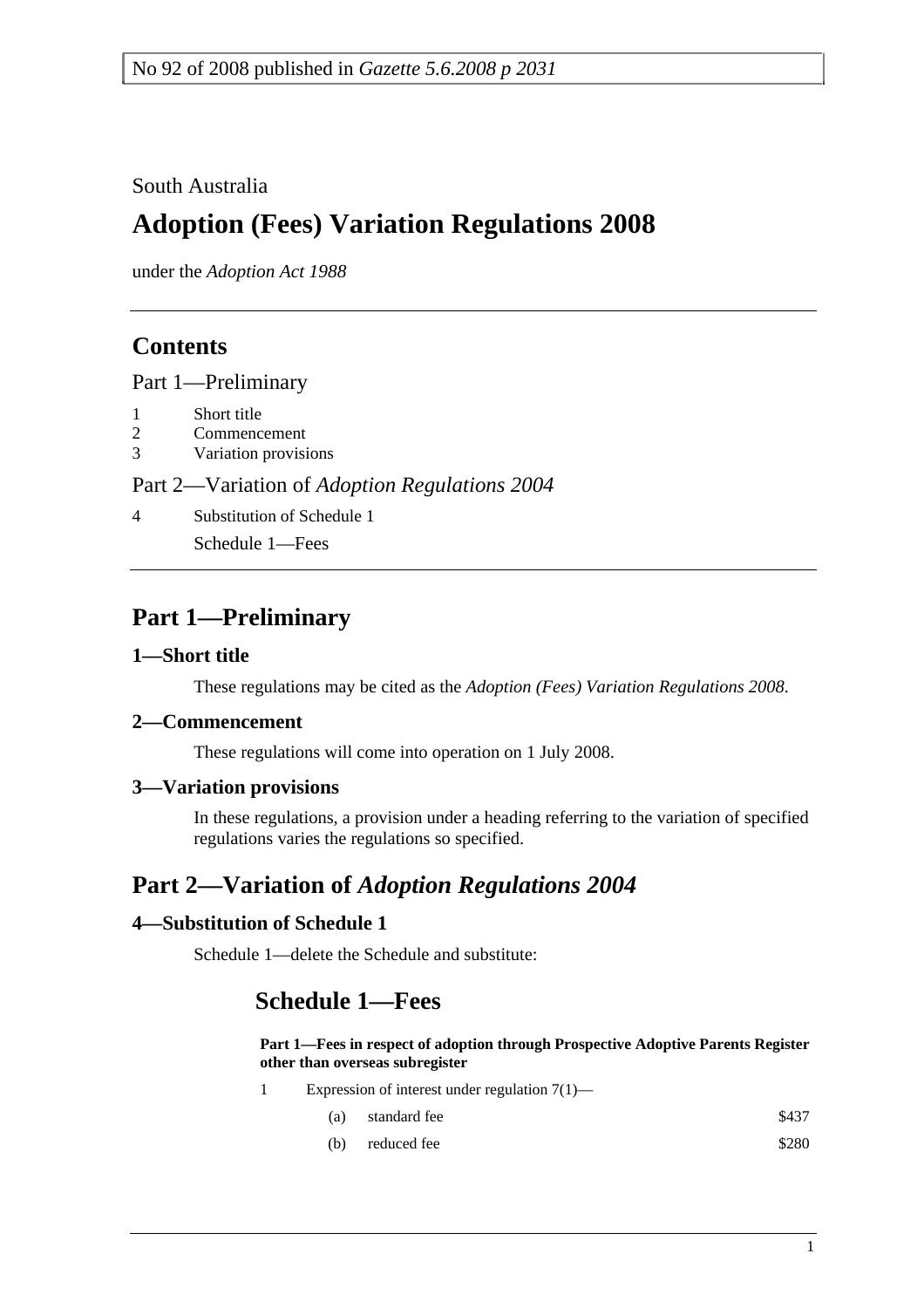| 2                                                               | Application for registration as a prospective adoptive<br>parent-                                                                                                                                                                                                                                                                   |                                                                                    |         |  |  |
|-----------------------------------------------------------------|-------------------------------------------------------------------------------------------------------------------------------------------------------------------------------------------------------------------------------------------------------------------------------------------------------------------------------------|------------------------------------------------------------------------------------|---------|--|--|
|                                                                 | (a)                                                                                                                                                                                                                                                                                                                                 | standard fee                                                                       | \$575   |  |  |
|                                                                 | (b)                                                                                                                                                                                                                                                                                                                                 | reduced fee                                                                        | \$316   |  |  |
| 3                                                               |                                                                                                                                                                                                                                                                                                                                     | Preparation of an assessment report by the Chief Executive<br>under regulation 9-  |         |  |  |
|                                                                 | (a)                                                                                                                                                                                                                                                                                                                                 | standard fee                                                                       | \$560   |  |  |
|                                                                 | (b)                                                                                                                                                                                                                                                                                                                                 | reduced fee                                                                        | \$285   |  |  |
| 4                                                               | regulation 19                                                                                                                                                                                                                                                                                                                       | On selection of an applicant for an adoption order under                           | \$279   |  |  |
| Part 2—Fees in respect of adoption through overseas subregister |                                                                                                                                                                                                                                                                                                                                     |                                                                                    |         |  |  |
| 5                                                               | Expression of interest under regulation $7(1)$ —                                                                                                                                                                                                                                                                                    |                                                                                    |         |  |  |
|                                                                 | (a)                                                                                                                                                                                                                                                                                                                                 | standard fee                                                                       | \$672   |  |  |
|                                                                 | (b)                                                                                                                                                                                                                                                                                                                                 | reduced fee                                                                        | \$504   |  |  |
| 6                                                               | Application for registration as a prospective adoptive parent<br>and preparation of an assessment report by the<br>Chief Executive under regulation 9-                                                                                                                                                                              |                                                                                    |         |  |  |
|                                                                 | (a)                                                                                                                                                                                                                                                                                                                                 | standard fee                                                                       | \$3 359 |  |  |
|                                                                 | (b)                                                                                                                                                                                                                                                                                                                                 | reduced fee                                                                        | \$2799  |  |  |
|                                                                 | (The fee includes participation in certain workshops and<br>seminars.)                                                                                                                                                                                                                                                              |                                                                                    |         |  |  |
| 7                                                               | On preparation of file for lodging with relevant authority of<br>overseas country                                                                                                                                                                                                                                                   |                                                                                    | \$2 239 |  |  |
| 8                                                               | On selection of an applicant for an adoption order for a<br>particular child under regulation 19-                                                                                                                                                                                                                                   |                                                                                    |         |  |  |
|                                                                 | (a)                                                                                                                                                                                                                                                                                                                                 | for first child to be placed for adoption                                          | \$2 910 |  |  |
|                                                                 | (b)                                                                                                                                                                                                                                                                                                                                 | for second or subsequent child to be placed for<br>adoption                        | \$2799  |  |  |
| Part 3-Other fees                                               |                                                                                                                                                                                                                                                                                                                                     |                                                                                    |         |  |  |
| 9                                                               |                                                                                                                                                                                                                                                                                                                                     | On lodgement of an application for transfer of registration<br>under regulation 11 | \$235   |  |  |
| 10                                                              | \$381<br>On lodgement of an application for conversion of<br>registration under regulation 12                                                                                                                                                                                                                                       |                                                                                    |         |  |  |
| 11                                                              | For preparation of an assessment report by the<br>\$381<br>Chief Executive following an application for conversion of<br>registration under regulation 12                                                                                                                                                                           |                                                                                    |         |  |  |
| 12                                                              | For all functions associated with consent to adoption and,<br>where necessary, the preparation of a report under<br>section $22(1)$ of the Act prior to an application to the Court<br>for an order for adoption of a child by a person other than a<br>person selected as an applicant for an adoption order from<br>the register- |                                                                                    |         |  |  |
|                                                                 | (a)                                                                                                                                                                                                                                                                                                                                 | if the application for an adoption order is to relate<br>to only 1 child           | \$312   |  |  |